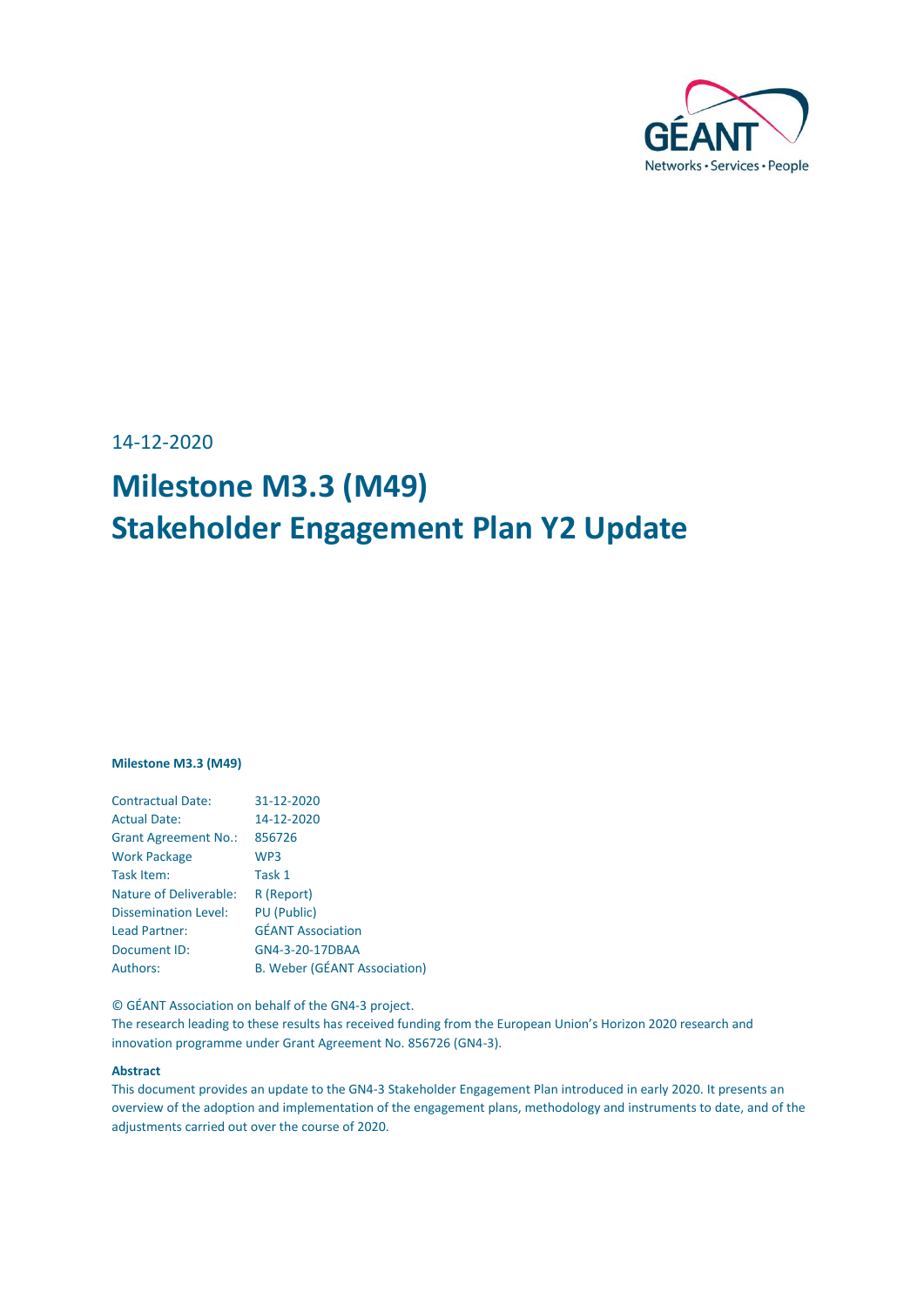

# **Table of Contents**

|            | <b>Executive Summary</b>                                    |                                                                  | 1  |  |  |  |
|------------|-------------------------------------------------------------|------------------------------------------------------------------|----|--|--|--|
| 1          | Introduction                                                |                                                                  |    |  |  |  |
| 2          | Adoption of Engagement Plans and Methodology to Date<br>3   |                                                                  |    |  |  |  |
| 3          | Instruments to Improve Reporting, Monitoring and Evaluation |                                                                  |    |  |  |  |
|            | 3.1                                                         | <b>Enhanced GN4-3 Event Reporting</b>                            | 4  |  |  |  |
|            | 3.2                                                         | <b>Bi-annual Reviews</b>                                         | 4  |  |  |  |
|            | 3.3                                                         | <b>PMB as Discussion Platform</b>                                | 5  |  |  |  |
|            | 3.4                                                         | Project CRM                                                      | 5  |  |  |  |
|            | 3.5                                                         | Service Uptake KPI in WP3                                        | 6  |  |  |  |
| 4          |                                                             | Further Adjustments to the Framework                             | 7  |  |  |  |
|            | 4.1                                                         | Dedicated WP3 T1 Liaison Contact for each WP                     | 7  |  |  |  |
|            | 4.2                                                         | <b>Outreach Checklist for New Services</b>                       | 8  |  |  |  |
| 5          |                                                             | <b>Conclusions and Next Steps</b>                                | 9  |  |  |  |
| Appendix A |                                                             | PAIR Meeting - Stakeholder Engagement Questionnaire              | 10 |  |  |  |
| Appendix B |                                                             | Work Package Collaboration Plan                                  | 11 |  |  |  |
| Appendix C |                                                             | NREN Engagement and Outreach Plan and Checklist for New Services | 13 |  |  |  |
| References |                                                             |                                                                  | 14 |  |  |  |
| Glossary   |                                                             |                                                                  | 15 |  |  |  |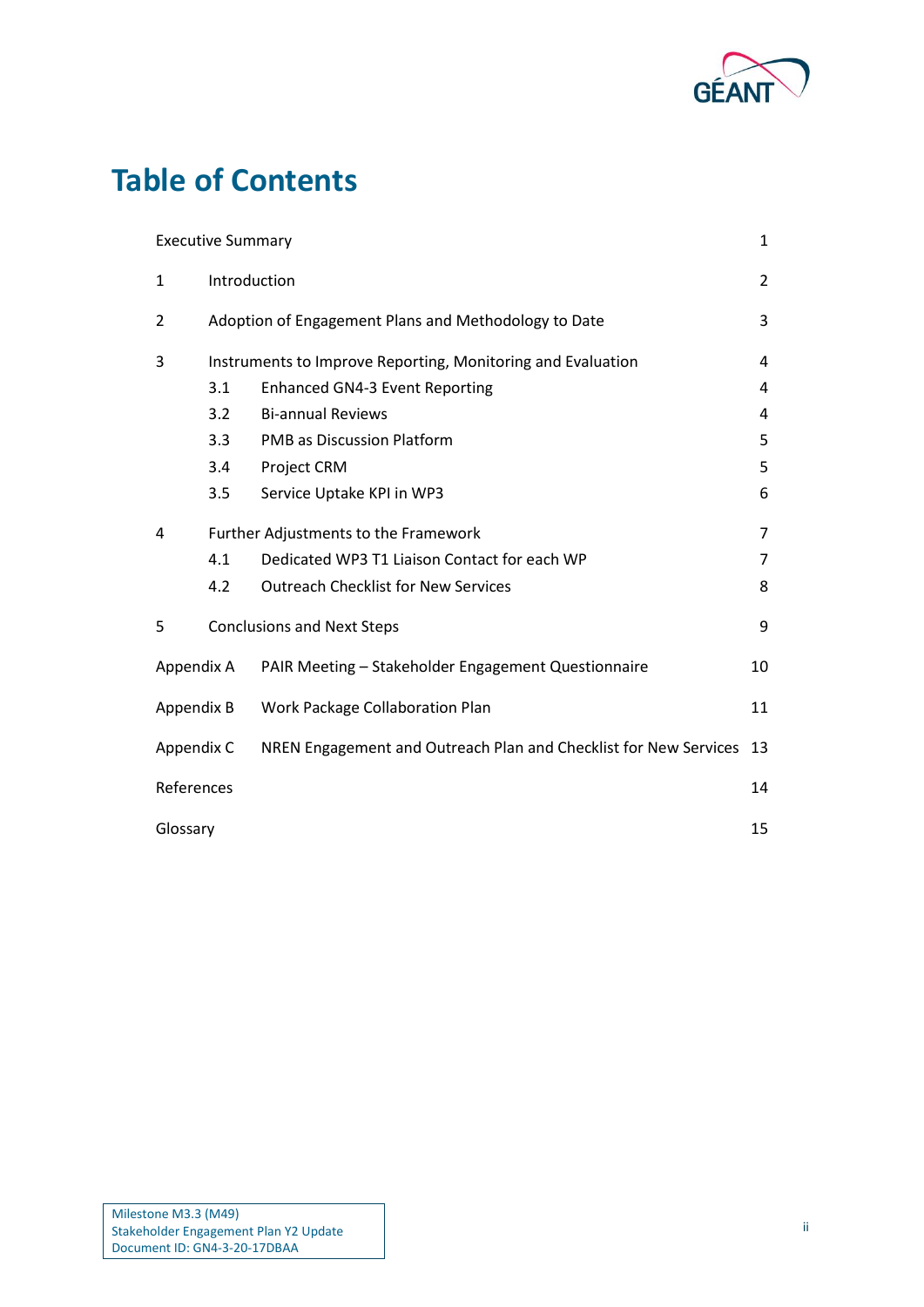

## <span id="page-2-0"></span>**Executive Summary**

This document provides an update to the GN4-3 Stakeholder Engagement Plan introduced in early 2020. It presents an overview of the adoption and implementation of the engagement plans, methodology and instruments to date, and of the adjustments carried out over the course of 2020.

GÉANT operates in a complex environment with a wide range of stakeholder groups. Each Work Package has its own subset of stakeholders and reasons for engaging with them. The Stakeholder Engagement Plan outlined in Deliverable D3.1 [\[D3.1\]](#page-15-1) introduced a framework that is structured yet flexible, that gives autonomy to the Work Packages, but with comprehensive support and guidance provided by Work Package 3 User and Stakeholder Engagement, to ensure the needs of the stakeholders are met.

As a consequence of COVID-19, many of the stakeholder engagement activities planned for 2020 were cancelled, postponed or carried out virtually. At the same time, many *un*planned activities and events took place, to help stakeholders face the challenges presented by the pandemic. These were outlined in a new WP3 deliverable  $[D3.9]$ , and included ad hoc requirements gathering calls, the launch of a community café, and enhanced and accelerated GÉANT service offerings in e-learning and videoconferencing.

The Stakeholder Engagement Plan introduced a set of quality control instruments to support its reporting, monitoring and evaluation, namely: enhanced GN4-3 event reporting; bi-annual reviews; the Project Management Board (PMB) as a discussion platform; a project customer relationship management (CRM) system; and a service uptake key performance indicator in WP3. Considerable progress has been made in the implementation of all of these, with flexibility and staged objectives adopted in response to complexities encountered, as, for example, in the definition of a new KPI and the introduction of a CRM.

Two further instruments were added to the framework: a dedicated WP3 Task 1 Liaison person for each Work Package, with an NREN Annual Engagement Plan template as a support tool, and an outreach checklist for new services.

The Stakeholder Engagement Plan has provided a framework that is robust, coordinated, allows engagement gaps across the project to be identified and acted upon, and that supports an agile approach. Its flexibility and resilience were demonstrated in the project's response to COVID-19.

Monitoring and fine-tuning are built into the framework, and will continue during 2021, together with efforts to increase an understanding of the framework across the project. Further updates will be provided in Milestones M3.5 (due in Month 36) and M3.7 (M48).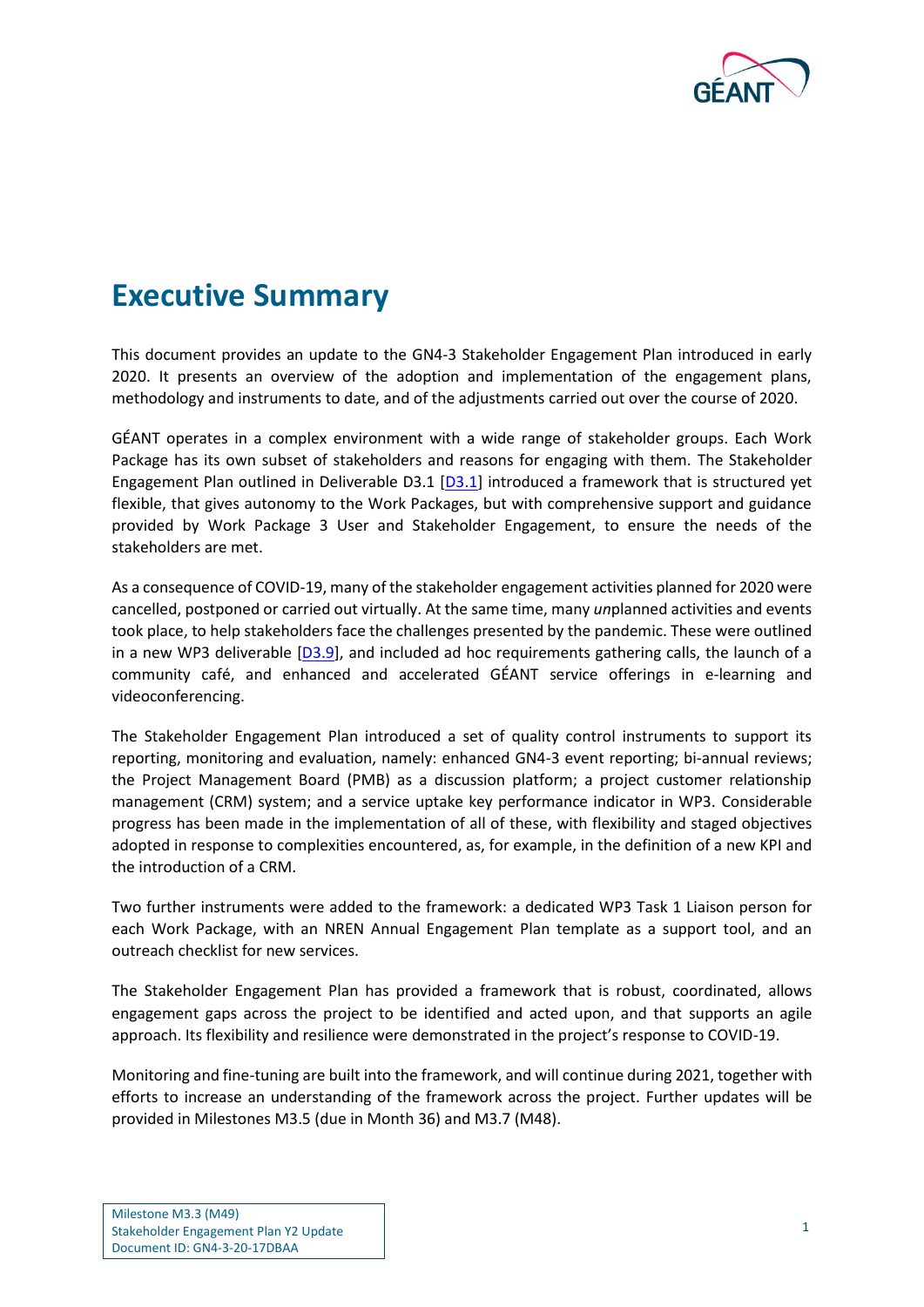

### <span id="page-3-0"></span>**<sup>1</sup> Introduction**

This document provides an update to the GN4-3 Stakeholder Engagement Plan (D3.1)  $[D3.1]$ introduced in early 2020. The Plan provided, for the first time in a GN project, a structured approach to stakeholder engagement, both internal and external to the project. This framework for assessment and planning can be used by each Work Package irrespective of whether it has management, service or operational focus.

The premise is to allow each Work Package the necessary autonomy to define a plan that fits their needs, while offering guidance via the wider framework and additional assistance, as needed, via Work Package 3 User and Stakeholder Engagement (WP3). The framework and methodology adopted for the engagement plan set out to be proactive, comprehensive, agile and coordinated, thereby maximising the ability of GN4-3 to deliver benefit to and meet the needs of its stakeholders.

The objective of the initial plan outlined in D3.1 was to provide project participants with an overview of who the stakeholders are and how they are being engaged with. Such an overview enables effective oversight by WP3, and an efficient, coordinated approach to outreach.

This Year 2 update reviews the effectiveness of the new engagement management framework and proposes adjustments accordingly. It also considers how to leverage WP3 to enhance engagement and help drive the project.

Following a review of the adoption status of the engagement plans and methodology to date, including the main challenges and changes in the reporting period (Section [2\)](#page-4-0), the document assesses the various instruments that have been introduced as part of the framework to improve reporting, monitoring and evaluation (Sectio[n 3\)](#page-5-0). Further adjustments to the framework are detailed, which have been newly introduced over the course of the last year (Section [4\)](#page-8-0), and the update concludes with an outlook for the next 12-month period (Section [5\)](#page-10-0).

The document is the first annual update to the previously published D3.1. Further updates are scheduled as Milestones M3.5 (due in Month 36) and M3.7 (M48).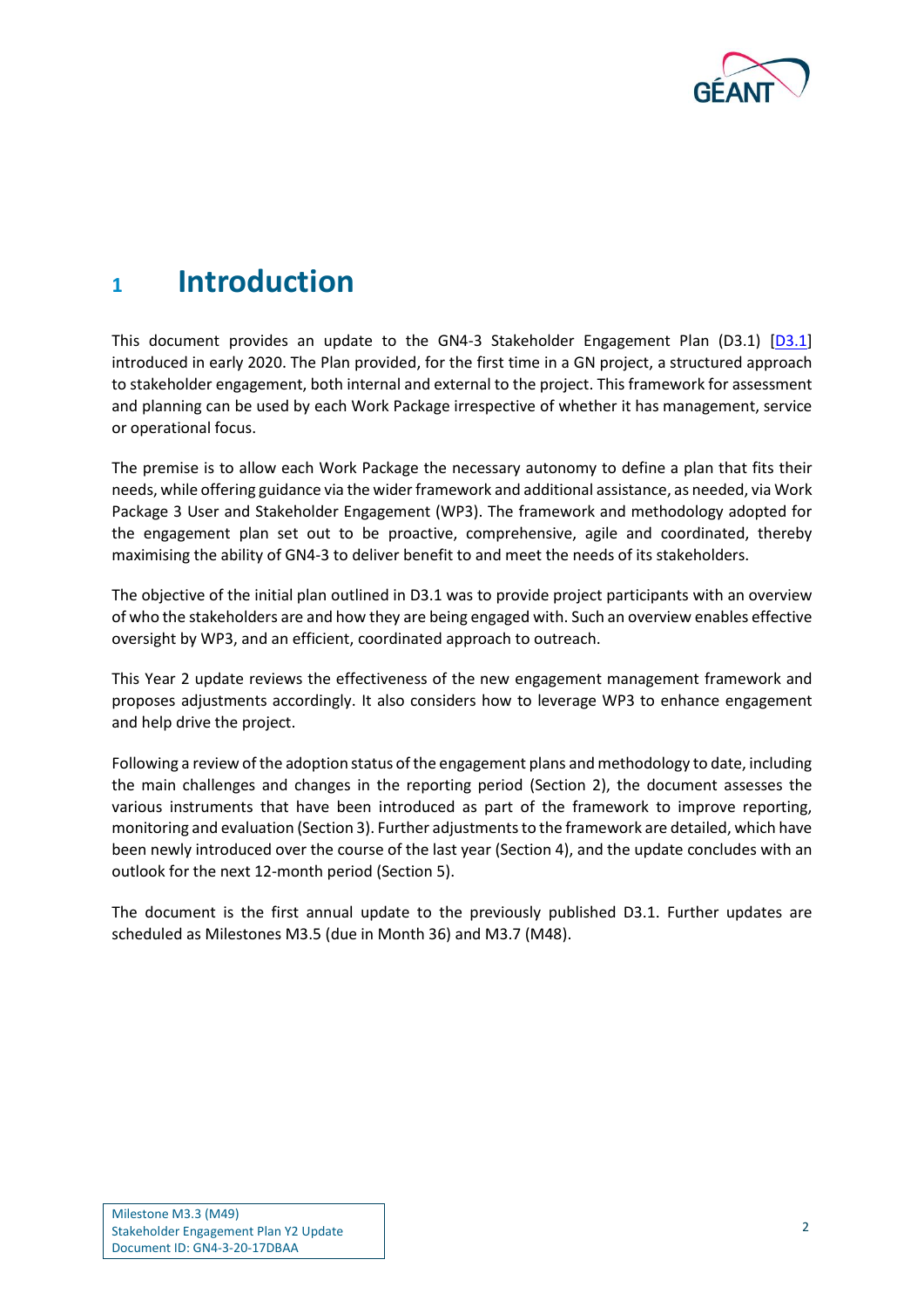

# <span id="page-4-0"></span>**<sup>2</sup> Adoption of Engagement Plans and Methodology to Date**

The GN4-3 Stakeholder Engagement Plan defines, on a Work Package-specific level, the stakeholders, engagement channels, frequency of engagements as well as the purpose of engagement. This structured outline provided a solid framework for the specific activities planned for 2020 across the project.

The main factor impacting stakeholder engagement activities in 2020 was COVID-19 and its consequences on everyday life. Facing a global pandemic shifted many priorities for individuals and organisations alike.

The most notable change was a significant reduction in engagement activities in Q2 of 2020, a period when most of Europe went into national lockdowns and the main focus was on ensuring business continuity. Planned activities during this time were mostly cancelled, postponed until next year or rescheduled for a later date. Over the months, general engagement activities resumed virtually wherever it was feasible to do so; for example, all Task Forces and Special Interest Groups moved to virtual meetings, whereas TNC20 was rescheduled to 2021.

To illustrate the impact of COVID-19 on the research and education (R&E) community, WP3 prepared a new deliverable, D3.9 *GÉANT Support for R&E during the Early Stages of the COVID-19 Pandemic* [\[D3.9\]](#page-15-2). The deliverable outlines the actions and strategic measures that have been put in place by the R&E community, National Research and Education Networks (NRENs) and GÉANT to support their respective stakeholders in this new situation and to support science and the public sector alike with the fight against COVID-19. Amongst other measures, GÉANT enhanced its service offering in elearning and videoconferencing tools to meet the needs of the R&E community.

The entire community successfully moved to a fully virtual way of knowledge exchange and collaboration. However, the informal element of face-to-face meetings has not been possible over the last year. Engagement channels with NRENs were less impacted due to longstanding, close, collaborative relationships between the NRENs and GÉANT. Also, a Community Café, run by WP3 and launched during the first phase of lockdown, provided the opportunity to meet for an informal exchange [\[Community\\_Café\]](#page-15-3). However, engagement with researchers, international science groups or new stakeholders (e.g. EuroHPC) proved to be more challenging and has largely been postponed to 2021.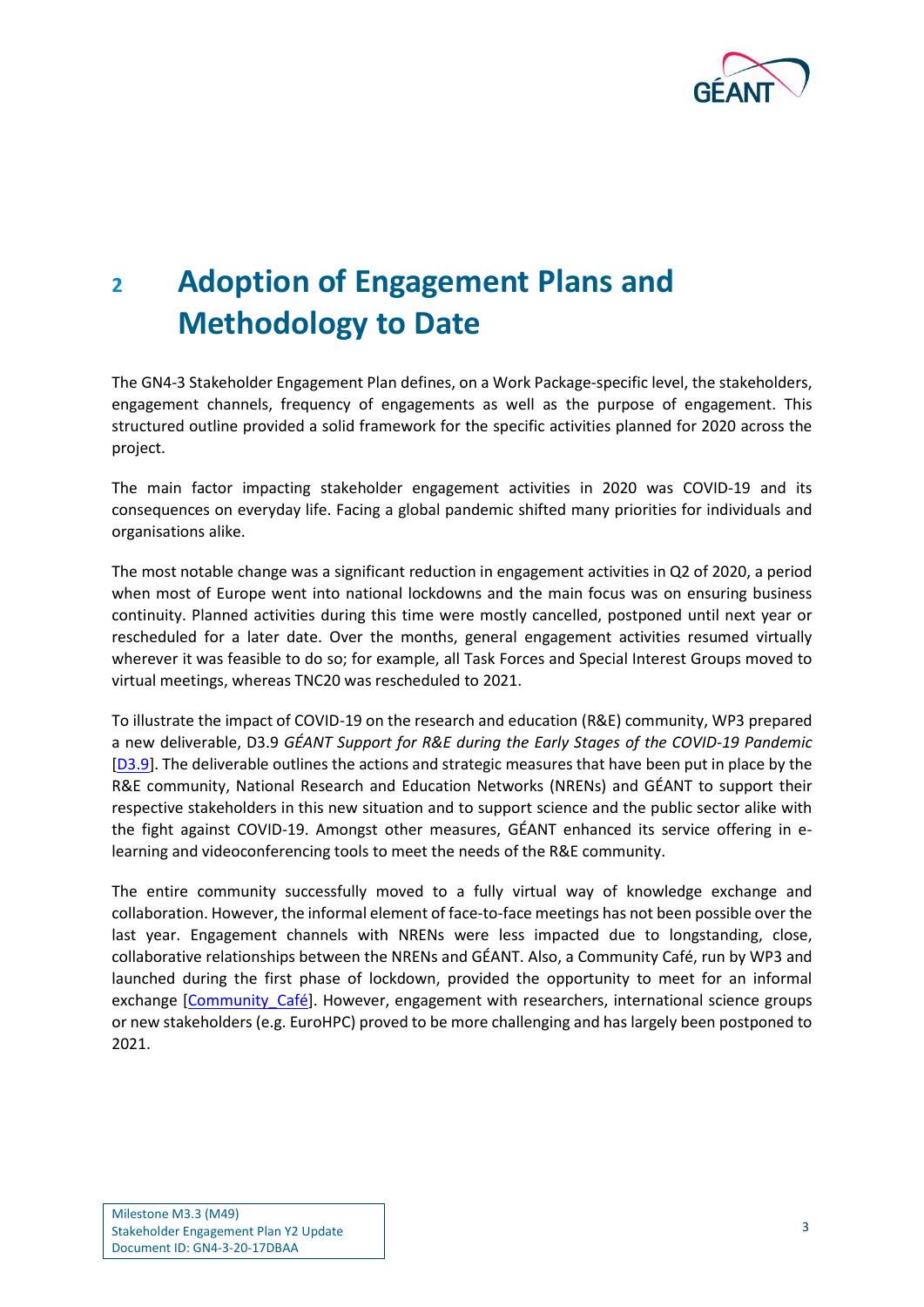

# <span id="page-5-0"></span>**<sup>3</sup> Instruments to Improve Reporting, Monitoring and Evaluation**

The GN4-3 Stakeholder Engagement Plan introduced a set of quality control instruments to support its reporting, monitoring and evaluation. The instruments are:

- 1. Enhanced GN4-3 event reporting.
- 2. Bi-annual reviews.
- 3. Project Management Board (PMB) as discussion platform.
- 4. Project customer relationship management (CRM) system.
- 5. Service uptake key performance indicator (KPI) in WP3.

The following sections review the implementation status of each of these instruments to date.

### <span id="page-5-1"></span>**3.1 Enhanced GN4-3 Event Reporting**

Within GN4-3, it is mandatory for each Work Package to complete the Event Reporting Template at the end of each quarterly reporting period. To enhance the reporting of outreach activities, an additional column is planned to be added, indicating the stakeholder engagement purpose of each event or activity.

An updated template is currently being prepared.

#### <span id="page-5-2"></span>**3.2 Bi-annual Reviews**

To ensure timely support for each Work Package, bi-annual meetings are being introduced between WP3 Task 1 Partner Relations and Engagement (on behalf of WP3) and the other WPs to review the status of their engagement plan, address any challenges and provide support as needed. These reviews support the alignment of the outreach activities across the project by identifying any possible gaps or overlaps. For efficiency, and to minimise the overhead for everyone involved, the Project Annual Internal Review (PAIR) meetings will form one of the bi-annual reviews per year.

Since the introduction of the Stakeholder Engagement Plan, one bi-annual review as part of the PAIR meetings carried out in summer 2020 has been completed. Whilst it was initially planned for a WP3 T1 representative to join the PAIR meetings, the Project Management Office (PMO) advised against that given the extraordinary times in the current year and the respective resource constraints. The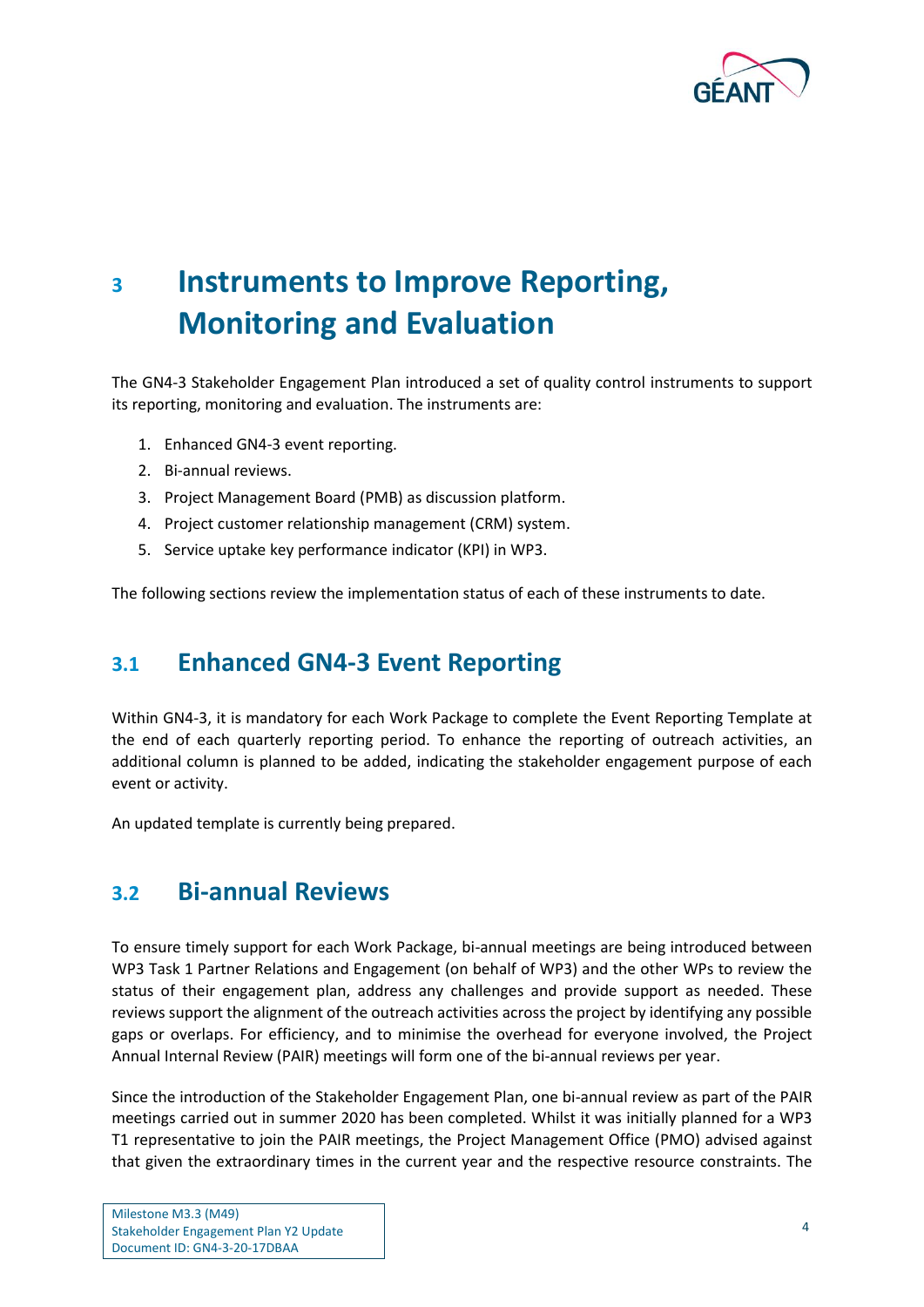

review of the Stakeholder Engagement Plan was kept on the agenda of the PAIR meetings but was carried out by the PMO themselves.

To support the review, a standardised questionnaire was sent to each Work Package Leader (WPL) prior to the PAIR meetings. The questionnaire has been added a[s Appendix A.](#page-11-0)

Most Service Work Packages (WP4, WP6, WP7, WP8 and WP9) provided feedback by completing the questionnaire. WP4 and WP6 further updated their Stakeholder Engagement Plans for the coming year.

A follow-up meeting between the PMO, WP3 WPL and T1 concluded that at this point in time it is too early for a lightweight approach and additional guidance by WP3 is required to support a structured review of the engagement plans. The PMO and WP3 agreed:

- To continue to keep the bi-annual reviews as part of the PAIR meetings since stakeholder engagement is a key element of successful operation and delivery across all Work Packages.
- A representative of WP3 T1 will join the PAIR meetings during an allocated agenda slot to guide the WPLs through the engagement review and follow-on actions.

### <span id="page-6-0"></span>**3.3 PMB as Discussion Platform**

The regular monthly meetings of the Project Management Board (PMB) are an established platform for the project to exchange knowledge and ideas, pose questions and synchronise planned activities.

These meetings continue to be a valuable source to achieve this without adding additional overhead caused by separate meetings.

### <span id="page-6-1"></span>**3.4 Project CRM**

In summer 2020, the GÉANT Association initiated a formal project to deploy and implement a customer relationship management (CRM) system. Extensive requirements gathering meetings were held with GÉANT senior management and team leads to assess the needs across all business and service areas. Further in-depth meetings were held with Work Package Leaders, Task Leaders and representatives from WP1, WP3, WP5, WP6, WP7, WP9 and GN4-3N.

The focus of these meetings was capturing service adoption and requirements, alignment of work processes and automation tools and, ultimately, the requirements for a project-wide CRM. It was identified that the requirements and accompanying changes in operational processes for each service area would be too complex to realise at this stage. Equally, the question of budget for a project CRM remains unsolved due to lack of a dedicated CRM budget in GN4-3.

Based on the findings it was agreed that, in the first instance, the objective is to successfully roll out and maintain a CRM across the Community Relations Office, which consists of the different stakeholder engagement teams within the GÉANT Association as key stakeholders for such a system. These teams are represented in GN4-3 by WP3 T1, T2, T3, T4 and WP1 T6 respectively. The project is led by the Partner Relations Team and the budget is provided by the GÉANT Association.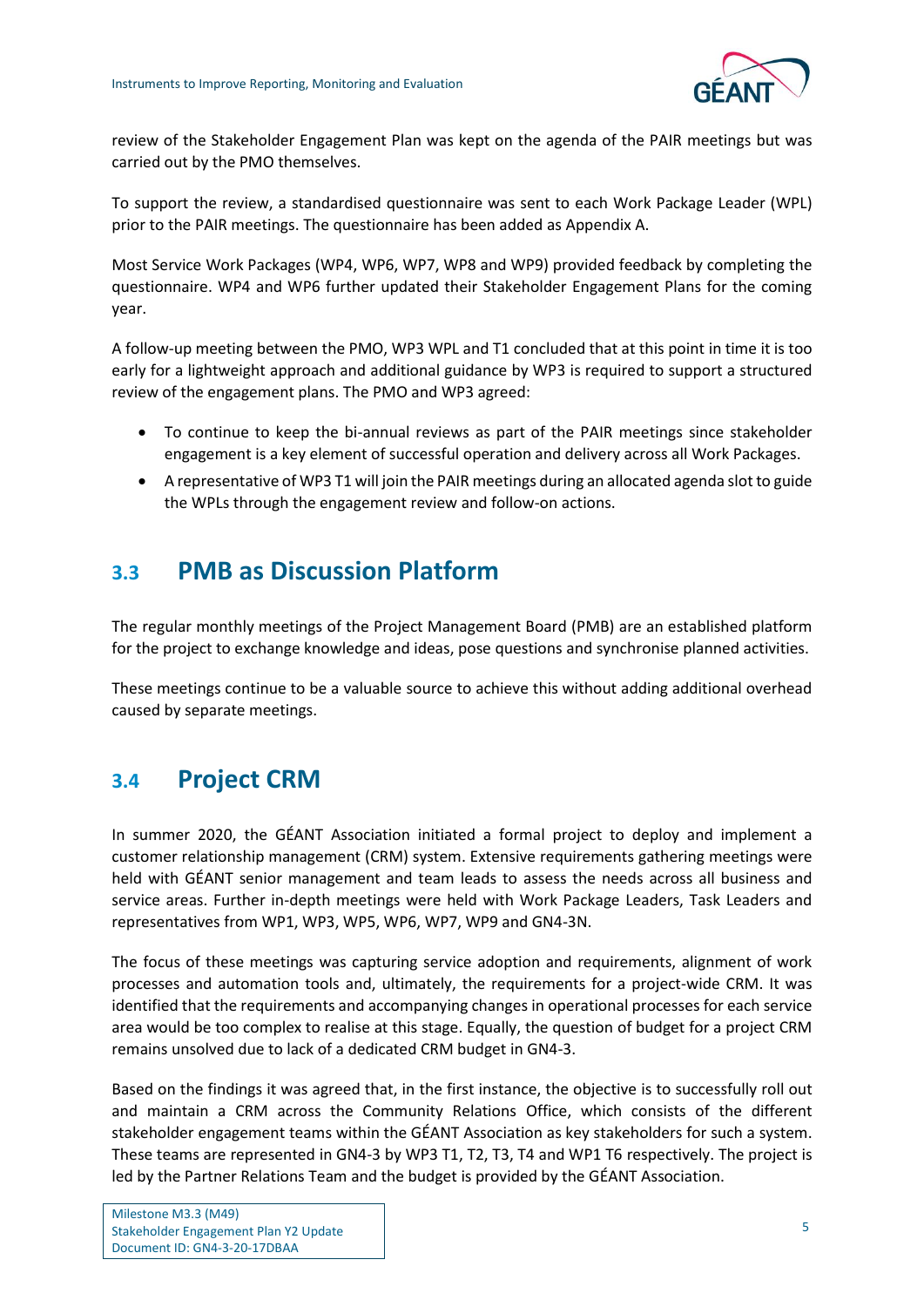

It was agreed that a "start simple and build on it gradually" approach is expected to be most successful. The focus is on successfully establishing a CRM across all GÉANT internal stakeholder functions first, with the option to gradually add in more users.

The planned schedule for the CRM project is as per D3.1, with development in Y2 and implementation in Y3. The request for quotation (RFQ) and further procurement processes are planned to be in place by the end of 2020 and it is planned to deploy the system in late spring 2021.

### <span id="page-7-0"></span>**3.5 Service Uptake KPI in WP3**

WP3 measures the success of the engagement activities via a set of key performance indicators (KPIs) that were defined at the beginning of the project:

- NRENs' level of satisfaction with the Partner Relations support maintained (measured through the annual Satisfaction Survey).
- At least 20 NREN service review meetings per year.
- Increase of 5% year-on-year of tracked usage statistics and downloads of the Compendium website and deliverables.
- Attendance at 25 or more user-specific events per year (GEO, LHC, etc.).
- 10 news stories resulting from Task Force (TF) and Special Interest Group (SIG) activities per year.

With the implementation of the GN4-3 Stakeholder Engagement Plan it is proposed to consider the introduction of the additional KPI "increase of service uptake or number of piloting partners", including an information breakdown of service feedback and service engagement per NREN/user group.

Not all services are available to all GÉANT NRENs and with the ongoing extension of the GÉANT Service Portfolio, particularly the addition of end-user-based services, measuring the service adoption is not straightforward for all services and for some services (e.g. WiFiMon) not even possible. Therefore, a suitable reference point has to be defined for each service. Further work is needed by the Product Lifecycle Management (PLM) Team and Service Owners to define suitable metrics for each service before a general KPI can be introduced.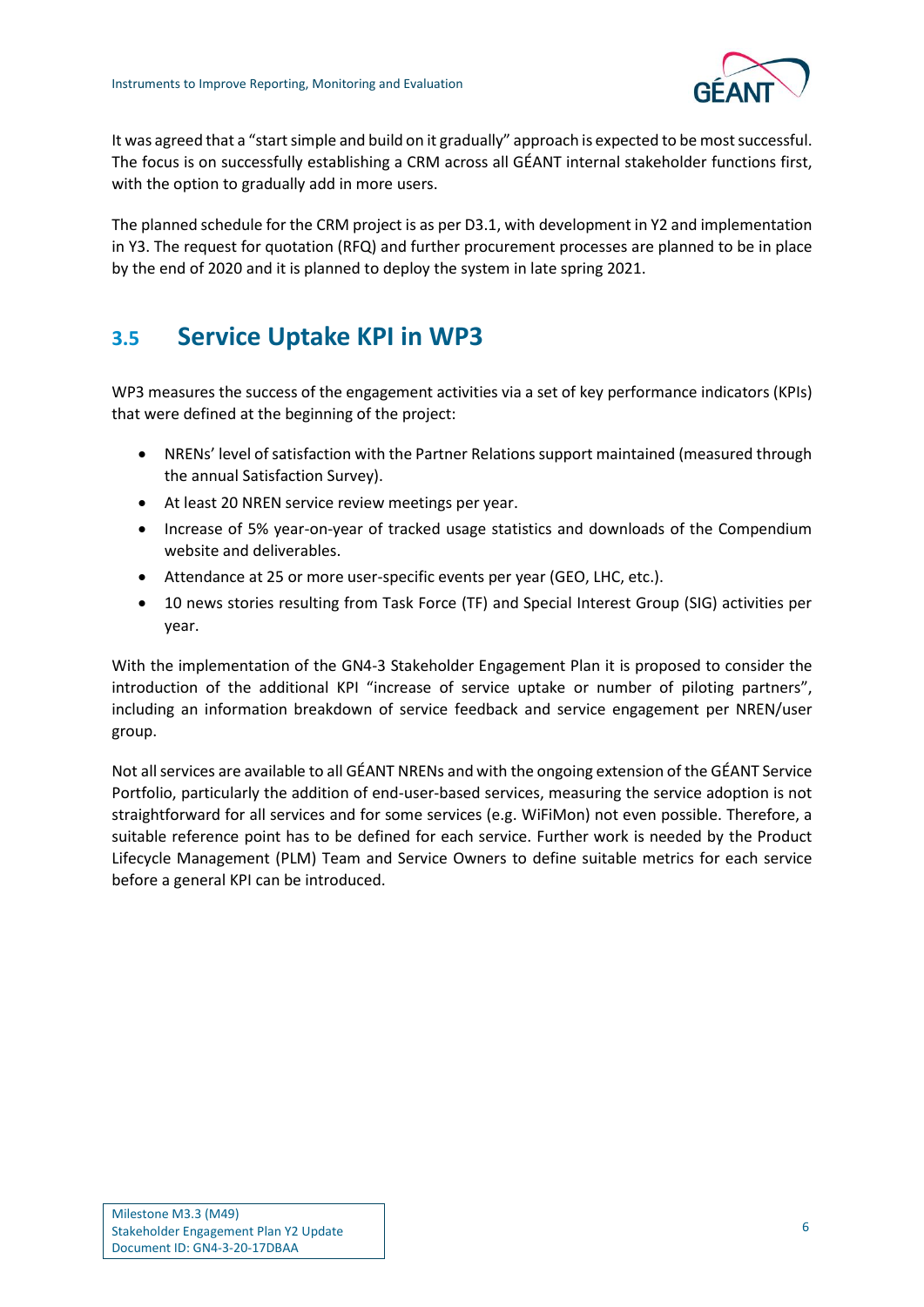

### <span id="page-8-0"></span>**<sup>4</sup> Further Adjustments to the Framework**

Throughout the course of the year, the Partner Relations Team further professionalised the collaboration with the other Work Packages to respond to the ever-increasing complexity of the project, keeping up with ongoing outreach activities across the different Work Packages and easing communication flow between WP3 and the rest of the project.

Two additional instruments were implemented:

- Dedicated WP3 T1 Liaison Contact for each Work Package.
- Outreach checklist for new services.

Each of these is described below.

### <span id="page-8-1"></span>**4.1 Dedicated WP3 T1 Liaison Contact for each WP**

In Q3 2020 a dedicated WP3 T1 Liaison person was appointed and introduced for each WP in the project. Each Liaison person is also an NREN Relationship Manager and has an in-depth understanding of NREN interests, preferred ways of interacting and specific challenges, and is ideally placed to work on determining the most appropriate engagement channels.

The objective of this additional measure is to reduce complexity whilst providing tailored support. The sought benefits of such an approach are:

- Dedicated contact person for each Work Package.
- Assigned contact person can develop a deeper understanding of the activities, plans and interests of the respective WP.
- Secure continuous information flow between WP3 and the WP.

The respective WP3 T1 team member agrees with the WPL the most suitable way to work together and stay in touch. Most commonly this can be regular meetings with the WPL, joining WP team calls and/or working on specific items such as support for the roll-out of new services.

A collaboration plan is being defined, which is due to be completed by the end of 2020 and then updated annually as needed. This plan acts as a WP3 internal instrument to support the definition of the collaboration objectives between WP3 and the other WP and outline planned collaboration activities. The structure mirrors the NREN Annual Engagement Plan. The template is added as [Appendix B.](#page-12-0)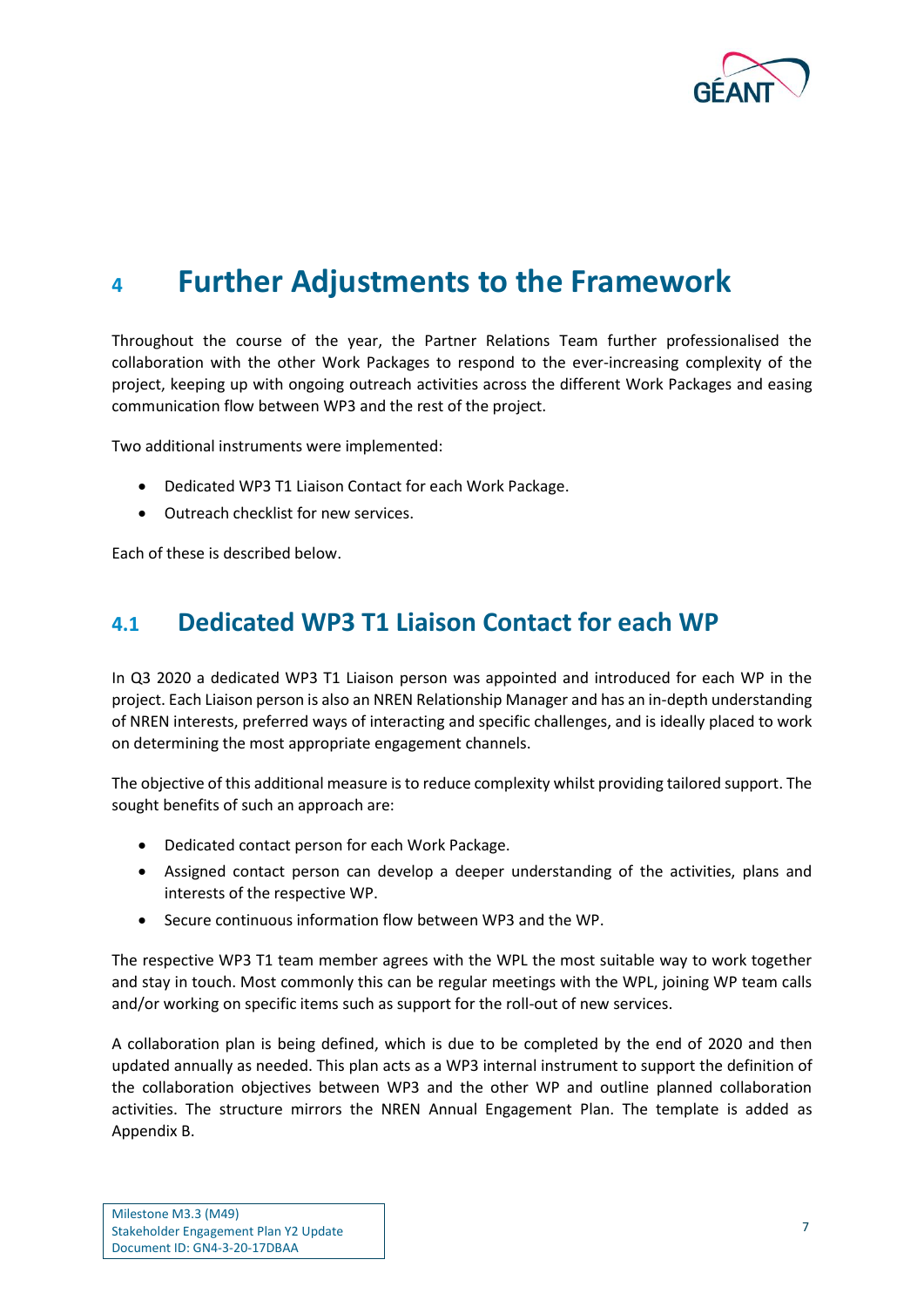

### <span id="page-9-0"></span>**4.2 Outreach Checklist for New Services**

To support service teams early on in the service lifecycle to consider the different aspects of outreach activities, a standardised outreach checklist is being trialled. Before a service enters the production gate, a preliminary meeting between WP3 T1, Product Management and Marketing and the Service Team is set up to review and assess:

- The existing status of NREN engagement and NREN awareness level.
- Supporting material in place for WP3.
- The support needs through WP3 for the new service.

In its core points it reflects the approach outlined in D3.1 Section 5. The checklist is added as [Appendix](#page-14-0)  [C.](#page-14-0)

At the time of writing, this approach has been trialled with WiFiMon and eduMEET after their production gate reviews. Whilst such assessment was of great benefit in general, going forward it is recommended to carry it out before the production gate review.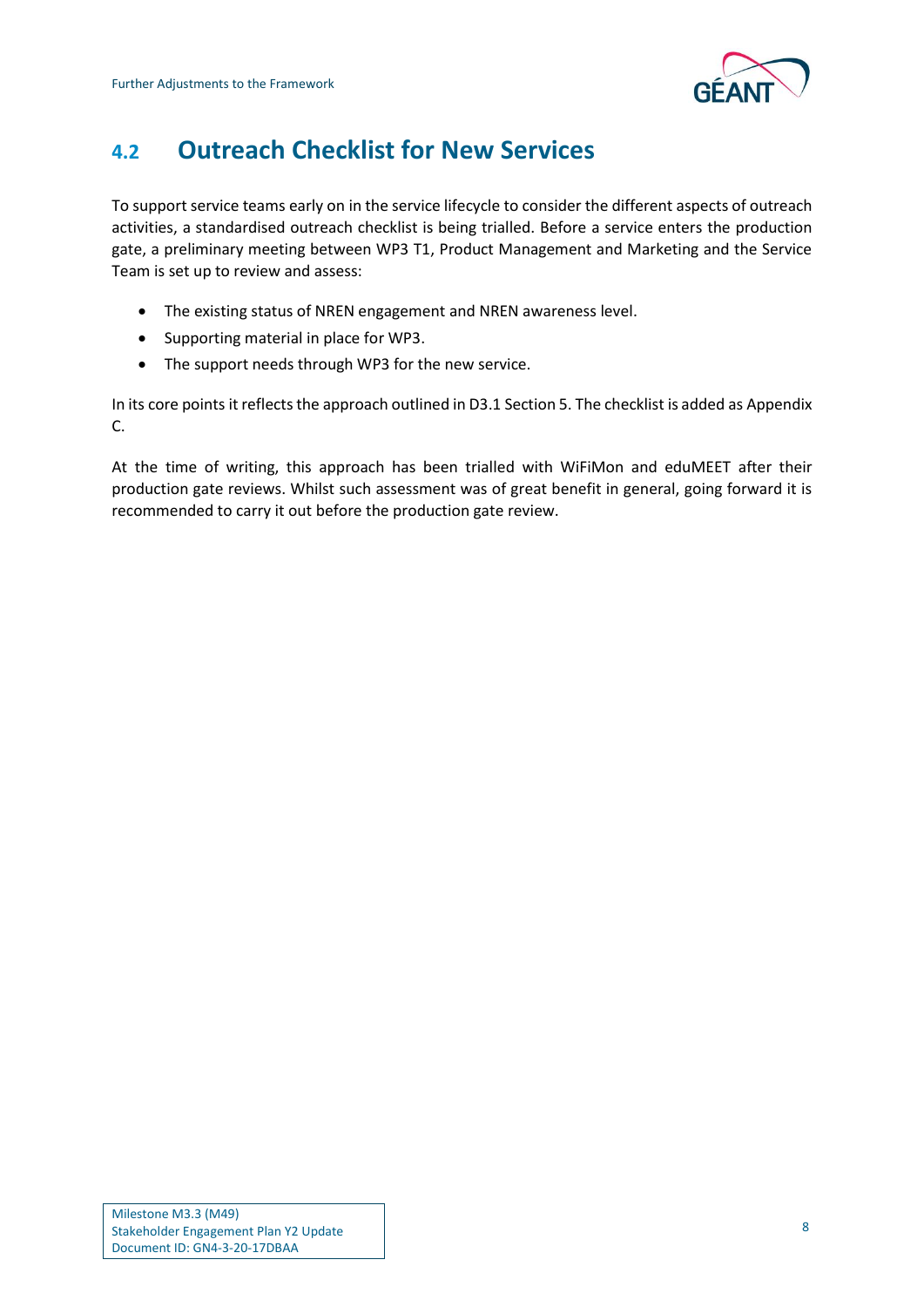

### <span id="page-10-0"></span>**<sup>5</sup> Conclusions and Next Steps**

GÉANT operates in a complex environment with a wide range of stakeholder groups. Each Work Package has its own subset of stakeholders and reasons for engaging with them.

With the introduction of the GN4-3 Stakeholder Engagement Plan outlined in D3.1, a framework is in place that allows engagement gaps across the project to be identified and acted upon; that supports an agile approach, recognising that continuous adjustments are required to meet changing demands over the lifetime of the project; and that makes provision for Responsible, Accountable, Consulted, and Informed (RACI) assessments of one-off engagements to be decided on a case-by-case basis*.*

Whilst COVID-19 posed an extraordinary challenge for all Work Packages in Y2, the underlying framework demonstrated its strength, allowing the project to navigate the situation, refocusing priorities and identifying suitable alternatives for engagement.

The instruments introduced in D3.1 have not been fully rolled out yet. Experiences so far are promising but require further working practice or investigation, as in the case of the new KPI. Some adjustments have already been identified to better fit into the project's work and communication flow. Also, two new instruments have been added to further support collaboration between WP3 and the other Work Packages.

Finally, an increased understanding of the framework is required forit to be implemented successfully. The newly introduced dedicated WP3 T1 Liaison person will not only support the respective Work Packages to achieve their engagement objectives but also act as an ambassador for the framework itself.

Over the next reporting period, the objective is to fully roll out all introduced instruments and incorporate the framework into the regular working procedures of the project.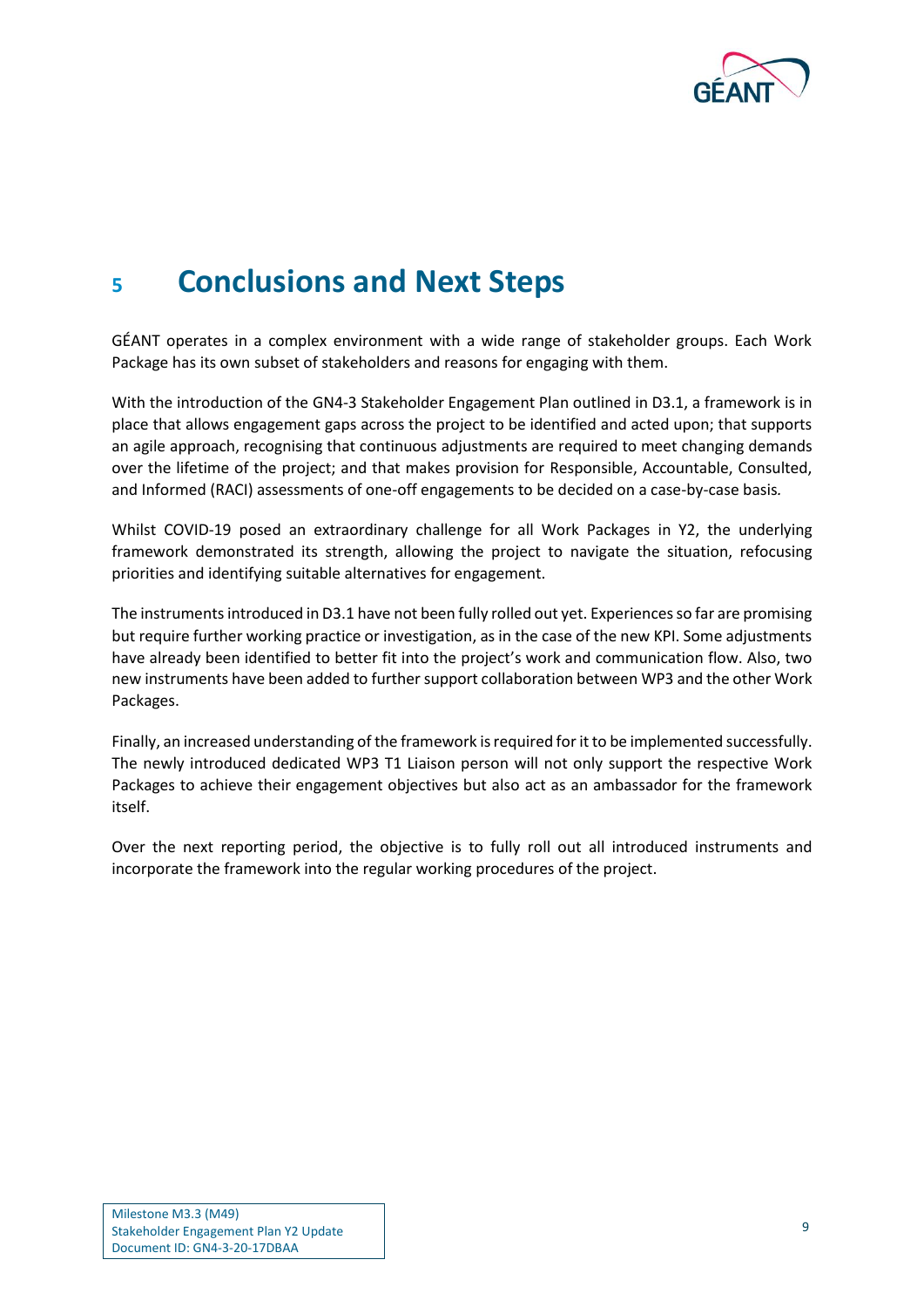

# <span id="page-11-0"></span>**Appendix A PAIR Meeting – Stakeholder Engagement Questionnaire**

#### **Purpose**

Review the status of the planned stakeholder engagement activities as defined in D3.1 and what changes might be considered for the next period. Aid planning the WP3 support activities for the respective WP.

#### **Reference D3.1**

[https://intranet.geant.org/gn4/3/Work-](https://intranet.geant.org/gn4/3/Work-Packages/WP3/_layouts/15/WopiFrame.aspx?sourcedoc=/gn4/3/Work-Packages/WP3/Deliverables%20Documents/Stakeholder%20Engagement%20Activity%20and%20Plan/D3-1_Stakeholder-Engagement-Activity-and-Plan.docx&action=default)Packages/WP3/ layouts/15/WopiFrame.aspx?sourcedoc=/gn4/3/Work-[Packages/WP3/Deliverables%20Documents/Stakeholder%20Engagement%20Activity%20and%20Pla](https://intranet.geant.org/gn4/3/Work-Packages/WP3/_layouts/15/WopiFrame.aspx?sourcedoc=/gn4/3/Work-Packages/WP3/Deliverables%20Documents/Stakeholder%20Engagement%20Activity%20and%20Plan/D3-1_Stakeholder-Engagement-Activity-and-Plan.docx&action=default) [n/D3-1\\_Stakeholder-Engagement-Activity-and-Plan.docx&action=default](https://intranet.geant.org/gn4/3/Work-Packages/WP3/_layouts/15/WopiFrame.aspx?sourcedoc=/gn4/3/Work-Packages/WP3/Deliverables%20Documents/Stakeholder%20Engagement%20Activity%20and%20Plan/D3-1_Stakeholder-Engagement-Activity-and-Plan.docx&action=default)

#### **Questions**

- 1. Reviewing your outlined stakeholder engagement plan for 2020, what went well/ what caused challenges?
- 2. Were there any adjustments/changes to the plan, and what were the reasons for that?
- 3. Which channel do you consider most successful and why?
- 4. Have you identified any engagement gaps?
- 5. What, if any, have been the lessons learned?
- 6. Does your WP plan to run a survey in the next 12 months?
- 7. Is there anything that WP3 (Partner Relations, Research Engagement, Insights, Community Programme) can provide support for?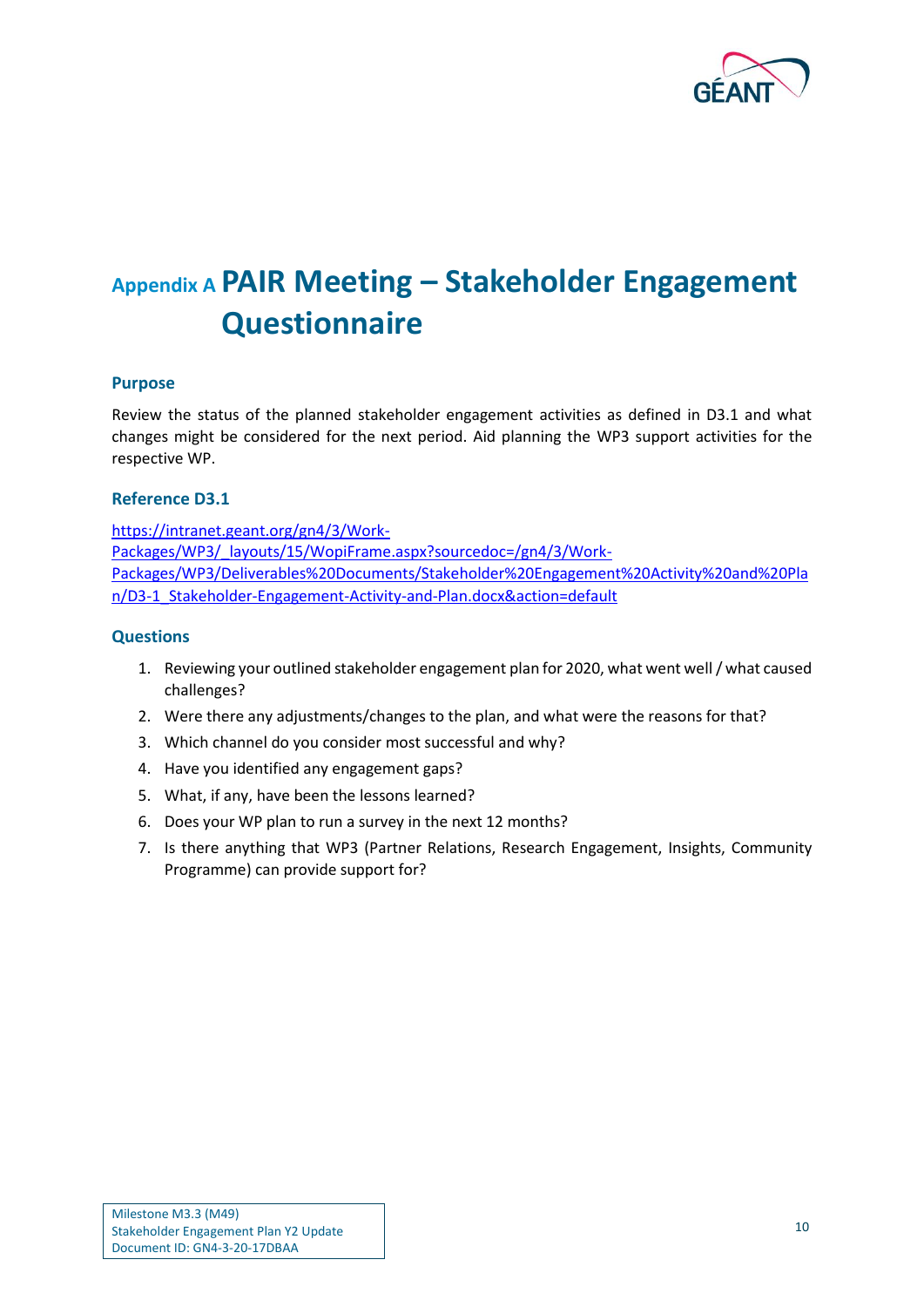

## **Appendix B Work Package Collaboration Plan**

<span id="page-12-0"></span>

| <b>WP</b>       | <b>Thematic Areas</b>                                                                      | <b>WP3 T1 Owner</b> | Where are we<br>now? | Where do we<br>want to be? | Tactics - how<br>do we get<br>there? | <b>Specific</b><br>projects or<br>work | Measurement-<br>how do we<br>know we got<br>there? |
|-----------------|--------------------------------------------------------------------------------------------|---------------------|----------------------|----------------------------|--------------------------------------|----------------------------------------|----------------------------------------------------|
| WP1             | <b>Project Office, Finance and</b><br><b>Governance, EC Liaison</b><br>PLM, Training (WP1) |                     |                      |                            |                                      |                                        |                                                    |
| WP <sub>2</sub> | <b>Communications (WP2)</b>                                                                |                     |                      |                            |                                      |                                        |                                                    |
| WP3             | <b>User Engagement (WP3 T2)</b>                                                            |                     |                      |                            |                                      |                                        |                                                    |
| WP4             | <b>Clouds and VideoConf</b><br>(WP4)                                                       |                     |                      |                            |                                      |                                        |                                                    |
| WP5             | <b>T&amp;I (WP5)</b>                                                                       |                     |                      |                            |                                      |                                        |                                                    |
| WP6             | <b>Future Network Services</b><br>(WP6)                                                    |                     |                      |                            |                                      |                                        |                                                    |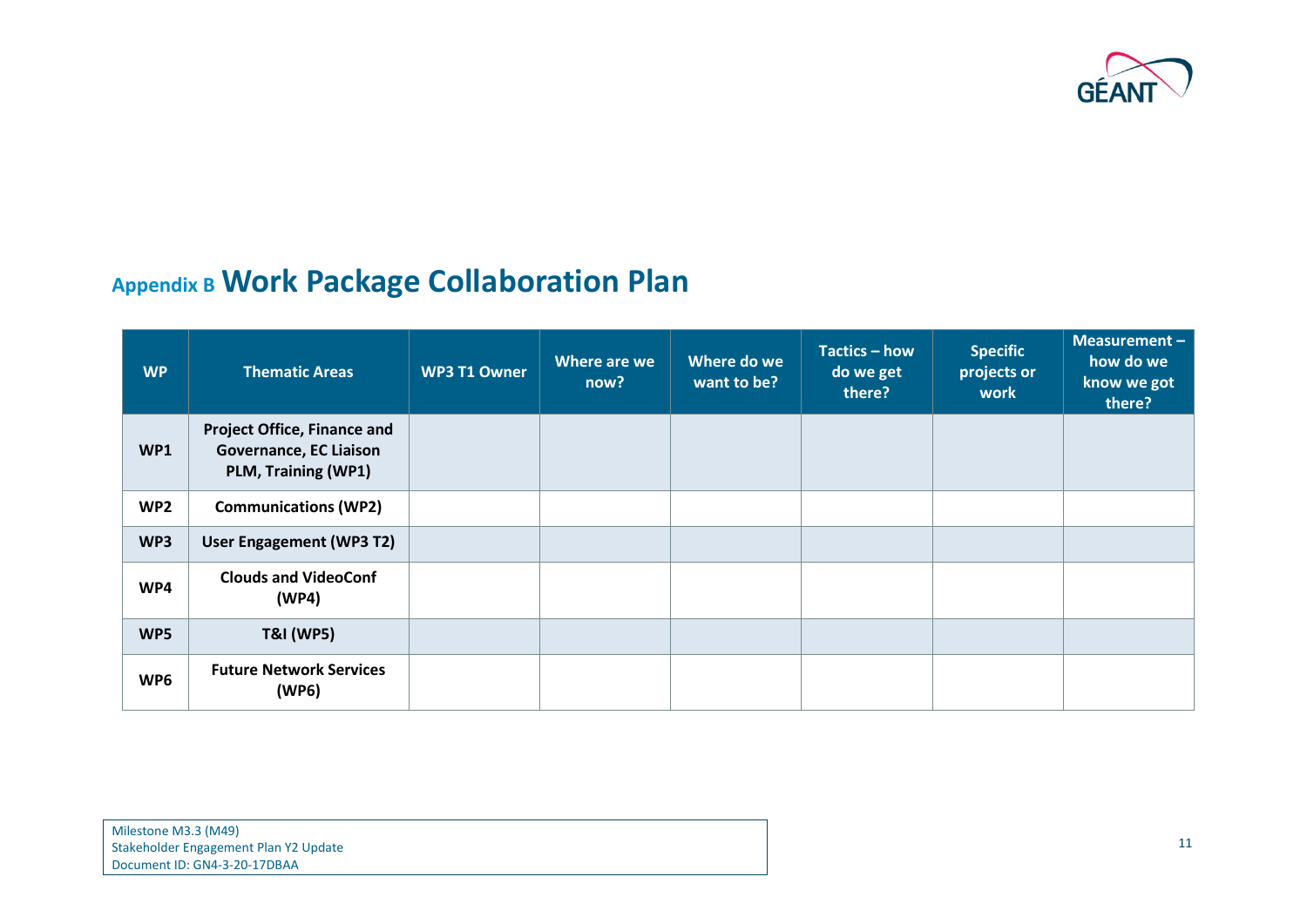#### Appendix B Work Package Collaboration Plan



| <b>WP</b>            | <b>Thematic Areas</b>                                                            | WP3 T1 Owner | Where are we<br>now? | Where do we<br>want to be? | Tactics - how<br>do we get<br>there? | <b>Specific</b><br>projects or<br>work | Measurement $-$<br>how do we<br>know we got<br>there? |
|----------------------|----------------------------------------------------------------------------------|--------------|----------------------|----------------------------|--------------------------------------|----------------------------------------|-------------------------------------------------------|
| <b>WP7&amp;</b><br>9 | <b>Network Services and</b><br><b>Operations (WP7, WP9 excl.</b><br>Software/IT) |              |                      |                            |                                      |                                        |                                                       |
| WP7                  | <b>GN4-3N</b>                                                                    |              |                      |                            |                                      |                                        |                                                       |
| WP8                  | Security (WP8)                                                                   |              |                      |                            |                                      |                                        |                                                       |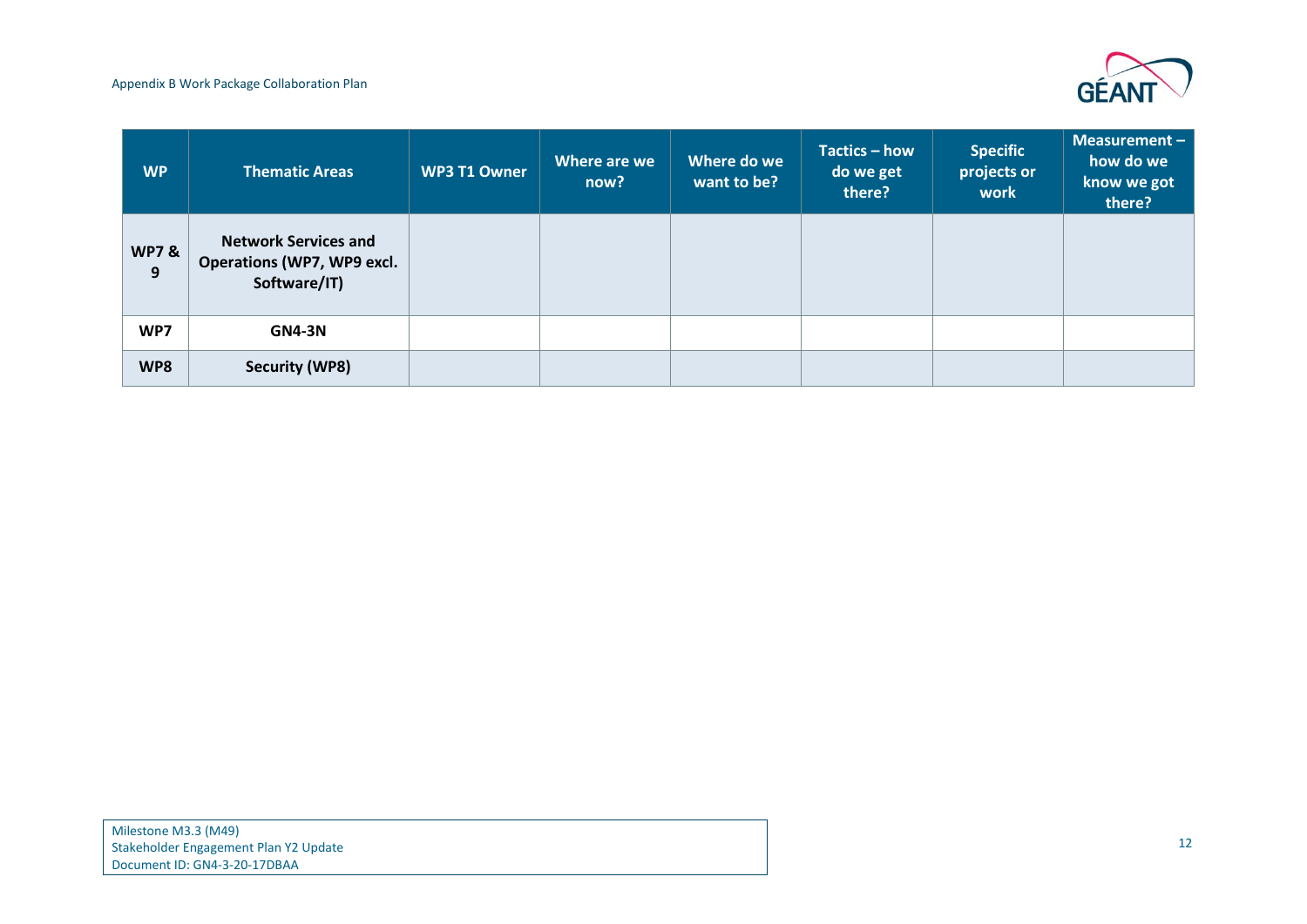

## <span id="page-14-0"></span>**Appendix C NREN Engagement and Outreach Plan and Checklist for New Services**

*To be completed ahead of the Production Gate Review of a new service by Partner Relations together with Product Management, Service Marketing and the Service Owner.*

**Service: Service Owner: Product Manager: Partner Relations Contact:** 

- 1. Short summary of the service:
- 2. Does the service have any adoption KPIs that need to be met?
- 3. Have any outreach or co-creation activities been carried out during the development phase?
- 4. Is the NREN the target of the service?

If yes to 4, then complete questions 5 – 8. Otherwise continue with question 9.

- 5. Have any NRENs already expressed interest or are early adopters?
- 6. What is the service adoption process? How can NRENs request a service? Do we track service uptake via the Partner Portal?
	- Can Non-EU NRENs/users adopt the service?
	- Is the process different to that for EU NRENs, as described in the first part of this question?
- 7. Is the Partner Portal information (and Service Request Form, if needed) prepared and approved?
- 8. What NREN outreach activities are planned?
- 9. Is a Partner Relations Service Pack in place?
- 10. Through which channels will the service be promoted to the general public? (WP2)
- 11. Short summary of Engagement Plan and expected outcomes:
- 12. Date to review the above and discuss additional measures/changes: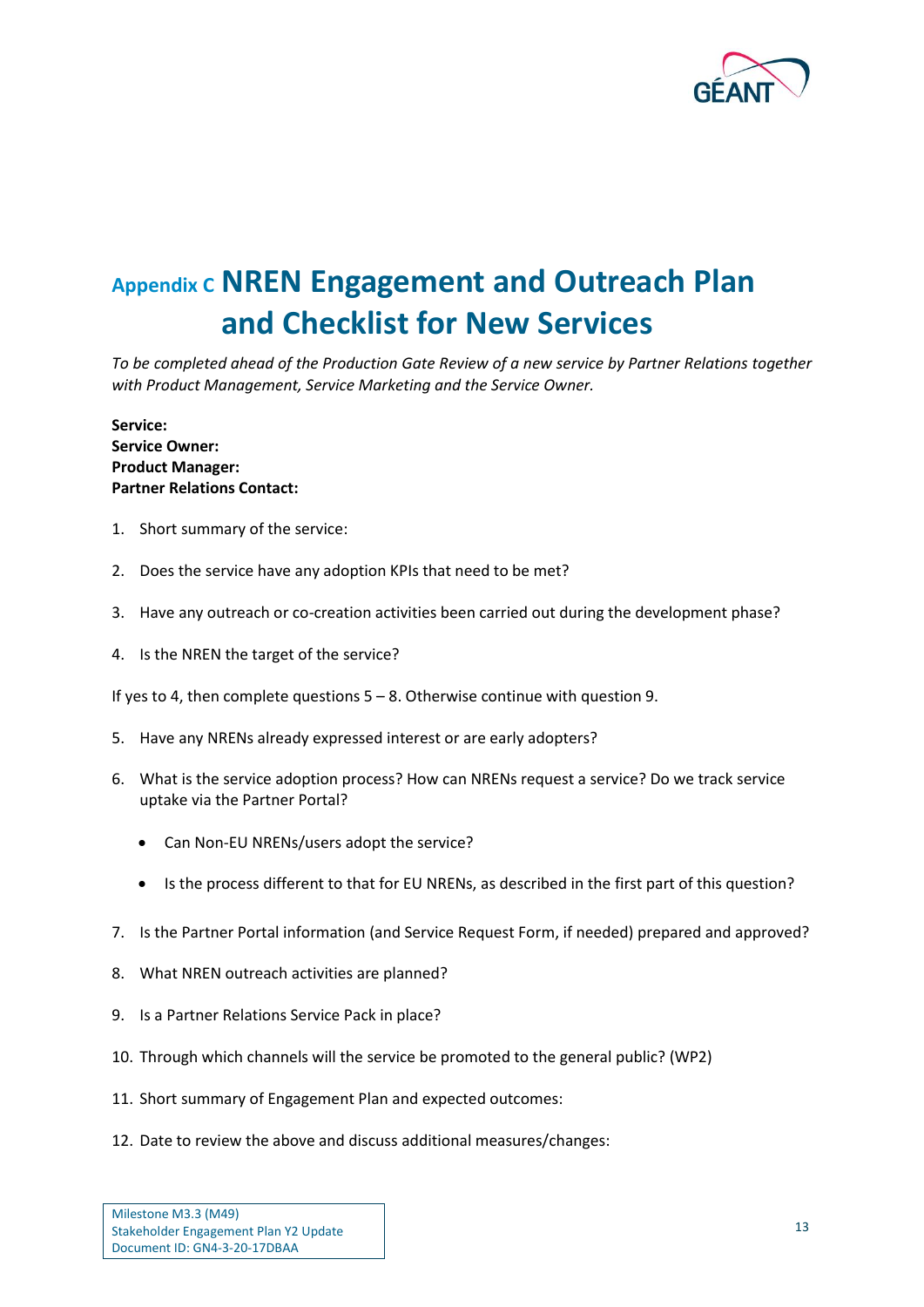

## <span id="page-15-0"></span>**References**

<span id="page-15-3"></span><span id="page-15-2"></span><span id="page-15-1"></span>

| [Community Café] | https://connect.geant.org/2020/04/15/welcome-to-the-geant-community-  |
|------------------|-----------------------------------------------------------------------|
|                  | cafe                                                                  |
| [D3.1]           | https://www.geant.org/Projects/GEANT Project GN4-                     |
|                  | 3/GN43 deliverables/D3-1 Stakeholder-Engagement-Activity-and-Plan.pdf |
| [D3.9]           | https://www.geant.org/Projects/GEANT Project GN4-                     |
|                  | 3/GN43 deliverables/D3-9 GEANT-Support-for-RandE-during-the-Early-    |
|                  | Stages-of-the-COVID-19-Pandemic Version-1-2.pdf                       |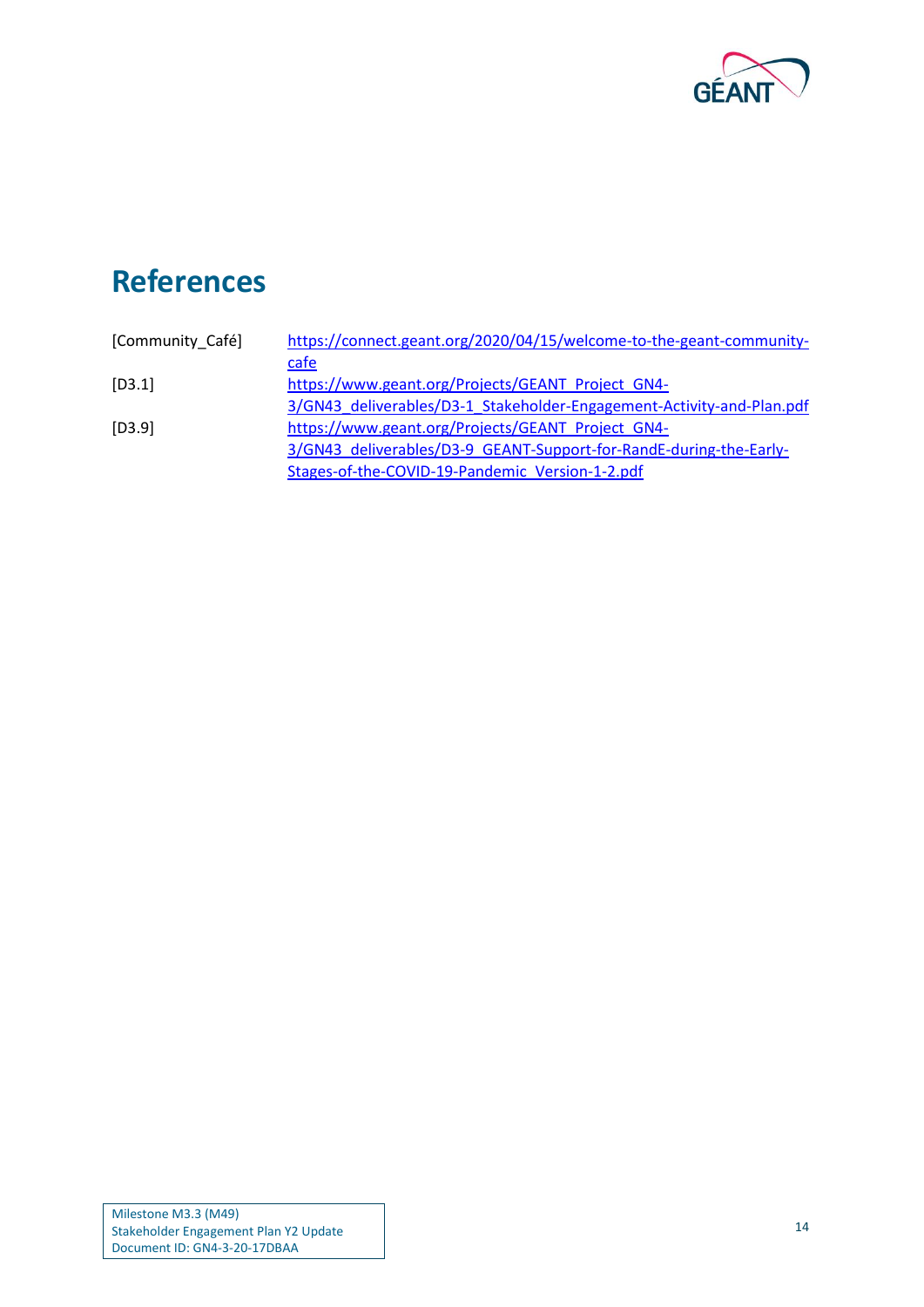

# <span id="page-16-0"></span>**Glossary**

| <b>CRM</b>      | <b>Customer Relationship Management</b>                                         |  |  |  |  |
|-----------------|---------------------------------------------------------------------------------|--|--|--|--|
| <b>GEO</b>      | Group on Earth Observations                                                     |  |  |  |  |
| <b>GN4-3</b>    | GÉANT Network 4 Phase 3, a project part-funded by the EC's Horizon 2020         |  |  |  |  |
|                 | programme under the Specific Grant Agreement No. 856726                         |  |  |  |  |
| <b>GN4-3N</b>   | GÉANT Network 4 Phase 3 Network, a project part-funded by the EC's Horizon 2020 |  |  |  |  |
|                 | programme under the Specific Grant Agreement No. 856728                         |  |  |  |  |
| <b>KPI</b>      | Key Performance Indicator                                                       |  |  |  |  |
| <b>LHC</b>      | Large Hadron Collider                                                           |  |  |  |  |
| М               | Milestone                                                                       |  |  |  |  |
| М               | Project Month                                                                   |  |  |  |  |
| <b>NREN</b>     | National Research and Education Network                                         |  |  |  |  |
| <b>PAIR</b>     | Project Annual Internal Review                                                  |  |  |  |  |
| <b>PLM</b>      | Product Lifecycle Management                                                    |  |  |  |  |
| <b>PMB</b>      | Project Management Board                                                        |  |  |  |  |
| <b>PMO</b>      | <b>Project Management Office</b>                                                |  |  |  |  |
| Q               | Project Quarter                                                                 |  |  |  |  |
| R&E             | <b>Research and Education</b>                                                   |  |  |  |  |
| <b>RACI</b>     | Responsible, Accountable, Consulted and Informed                                |  |  |  |  |
| <b>RFQ</b>      | <b>Request for Quotation</b>                                                    |  |  |  |  |
| <b>SIG</b>      | Special Interest Group                                                          |  |  |  |  |
| T               | Task                                                                            |  |  |  |  |
| <b>TF</b>       | <b>Task Force</b>                                                               |  |  |  |  |
| TL              | <b>Task Leader</b>                                                              |  |  |  |  |
| <b>WP</b>       | Work Package                                                                    |  |  |  |  |
| WP1             | Work Package 1 Project Management                                               |  |  |  |  |
| WP <sub>2</sub> | Work Package 2 Marketing, Communications and Events                             |  |  |  |  |
| WP3             | Work Package 3 User and Stakeholder Engagement                                  |  |  |  |  |
| <b>WP3 T1</b>   | WP3 Task 1 Partner Relations and Engagement                                     |  |  |  |  |
| <b>WP1 T6</b>   | WP1 Task 6 Global Partnerships                                                  |  |  |  |  |
| <b>WP3 T2</b>   | WP3 Task 2 Research Engagement                                                  |  |  |  |  |
| <b>WP3 T3</b>   | WP3 Task 3 Stakeholder Insight                                                  |  |  |  |  |
| <b>WP3 T4</b>   | WP3 Task 4 Community Programme                                                  |  |  |  |  |
| WP4             | Work Package 4 Online Services Development and Delivery                         |  |  |  |  |
| WP5             | Work Package 5 Trust and Identity                                               |  |  |  |  |
| WP6             | Work Package 6 Network Technologies and Services Development                    |  |  |  |  |
| WP7             | Work Package 7 Network Core Infrastructure and Core Service Evolution and       |  |  |  |  |
|                 | Operations                                                                      |  |  |  |  |
| WP8             | <b>Work Package 8 Security</b>                                                  |  |  |  |  |

Milestone M3.3 (M49) Stakeholder Engagement Plan Y2 Update Document ID: GN4-3-20-17DBAA